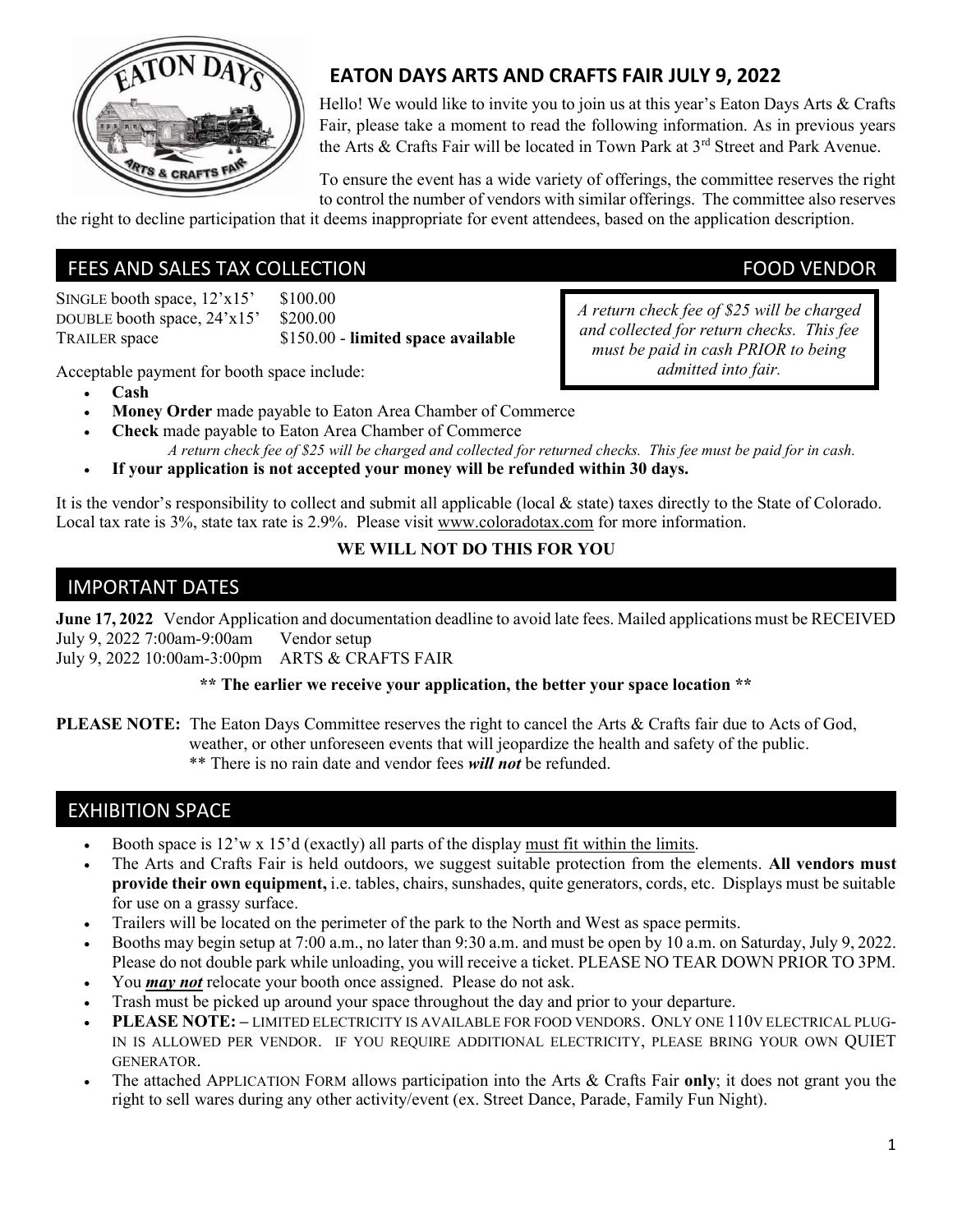## EXHIBITION SPACE (cont.)

- Absolutely no driving on park turf.
- Please leave your pets at home.
- After your acceptance into the Fair, no refunds will be issued, except in the case of an emergency. Written requests for refunds will be considered at the discretion of the Eaton Days Committee after the event.
- Vendors are not allowed to sell any of the following items: silly string in a can, any type of whistle, aerosol cans / packets which emit an unpleasant odor.
- Parking for vendors will be explained in your confirmation letter.
- Violation of any rules or regulations will result in expulsion from the show.

#### **INSURANCE**

Liability Insurance:

 Concessionaire/vendor agrees to defend and indemnify and hold harmless the Eaton Days Committee, Eaton Area Chamber of Commerce, and the Town of Eaton from any loss, damage, claim, suit, action or other liability, including, without limitation, court costs and attorney fees, arising from or relating to any act or omission, whether intentional or negligent, of concessionaire/vendor, concessionaire/vendor's agents, guests or invitees, or third parties. Concessionaire/vendor shall carry a general public liability insurance policy with a limit of \$1,000,000 for bodily injury and death per occurrence and \$1,000,000 for property damage.

 Concessionaire/vendor, for itself, its heirs, successors, and assigns, hereby releases/waives any and all claims, damages and losses arising from or relating to the acts or omissions, whether intentional or negligent of third parties or an act of God.

### APPLICATION CHECK LIST

- $\Box$  Complete and signed Application Form
- Submit Proof of Liability Insurance listing "Eaton Chamber of Commerce, Inc." as an additional insured.
- Weld County Vendor Application for Temporary Food Events
- $\Box$  Copy of License to serve food in the State of Colorado
- Enclose \$100.00 check, money order (payable to Eaton Area Chamber of Commerce), for each 12'x15' booth
- or i space request
	- Enclose \$150.00 check, money order (payable to Eaton Area Chamber of Commerce), for each TRAILER SPACE - limited space available
	- $\Box$  Completed application packet must be received via email or at the Town of Eaton Office (223 1st Street, Eaton, CO) on or before Friday, June 17, 2022. Acceptance notifications will be sent via e-mail one week following the receipt and acceptance of your completed form, booth payment, and proof of insurance.

Contact us at eatonartsandcraftfair@gmail.com

### QUESTIONS and GENERAL INFORMATION

MAIL COMPLETED APPLICATIONS, ALL REQUIRED DOCUMENTS, AND PAYMENT TO:

 Eaton Days Arts & Crafts Fair P.O. Box 111 Eaton, Colorado 80615

DROP OFF COMPLETED APPLICATIONS, ALL REQUIRED DOCUMENTS, AND PAYMENT TO:

 Eaton Days Arts & Crafts Fair c/o Town of Eaton 223 1st Street Eaton, Colorado 80615